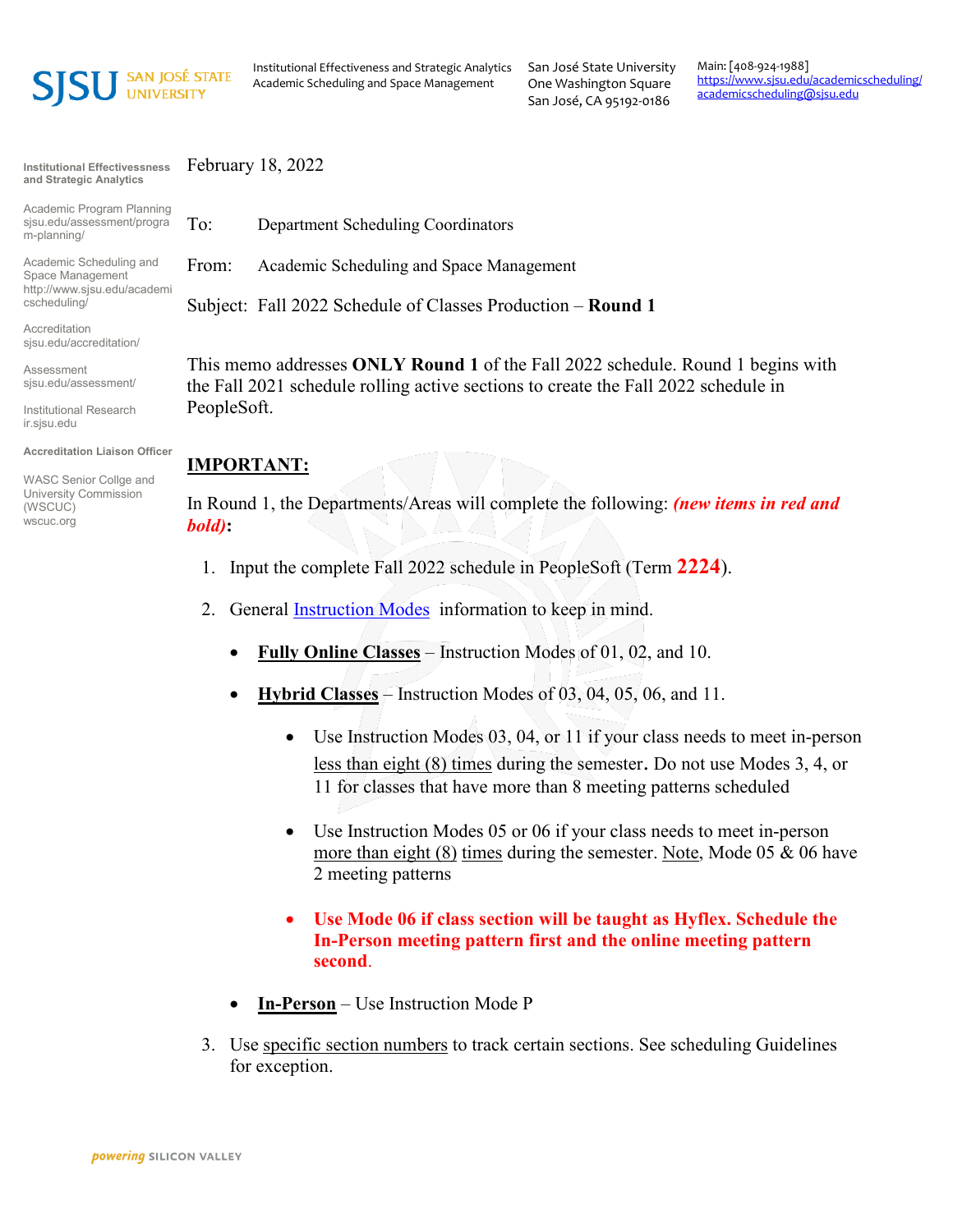

One Washington Square San José, CA 95192-0186

Main: [408-924-1988] <https://www.sjsu.edu/academicscheduling/> [academicscheduling@sjsu.edu](mailto:academicscheduling@sjsu.edu)

- Block Scheduling **Use sections #60-79** for block scheduling, which may not apply to all departments. The purpose is to hold sections for first-year students in certain majors. In most cases, departments will get an email from Undergraduate Advising and Success Center asking for these sections to be set aside.
- Fully Online Classes**: Use section #80-97** with corresponding Instruction Modes 01, 02, and 10.
- Course Match: **Reserve section #98-99** for the Course Match program. Academic Scheduling will change these section numbers once approved from the Chancellor's Office after Round 2. Any questions about this, please contact Sheri Tomisaka-Wong via [email](mailto:sheri.tomisaka-wong@sjsu.edu) or call at 408-924-2473.
- 4. Departments should enter the building & room (Facility ID) for any non-University Lecture classroom.
- 5. Departments can submit their Global Note changes to Claudia Quinonez via [email](mailto:claudia.quinonez@sjsu.edu) by **Friday, March 25, 2022**. More information about Global Notes can be found under [Global Notes Information.](https://www.sjsu.edu/academicscheduling/course-scheduling/global-notes-information.php)

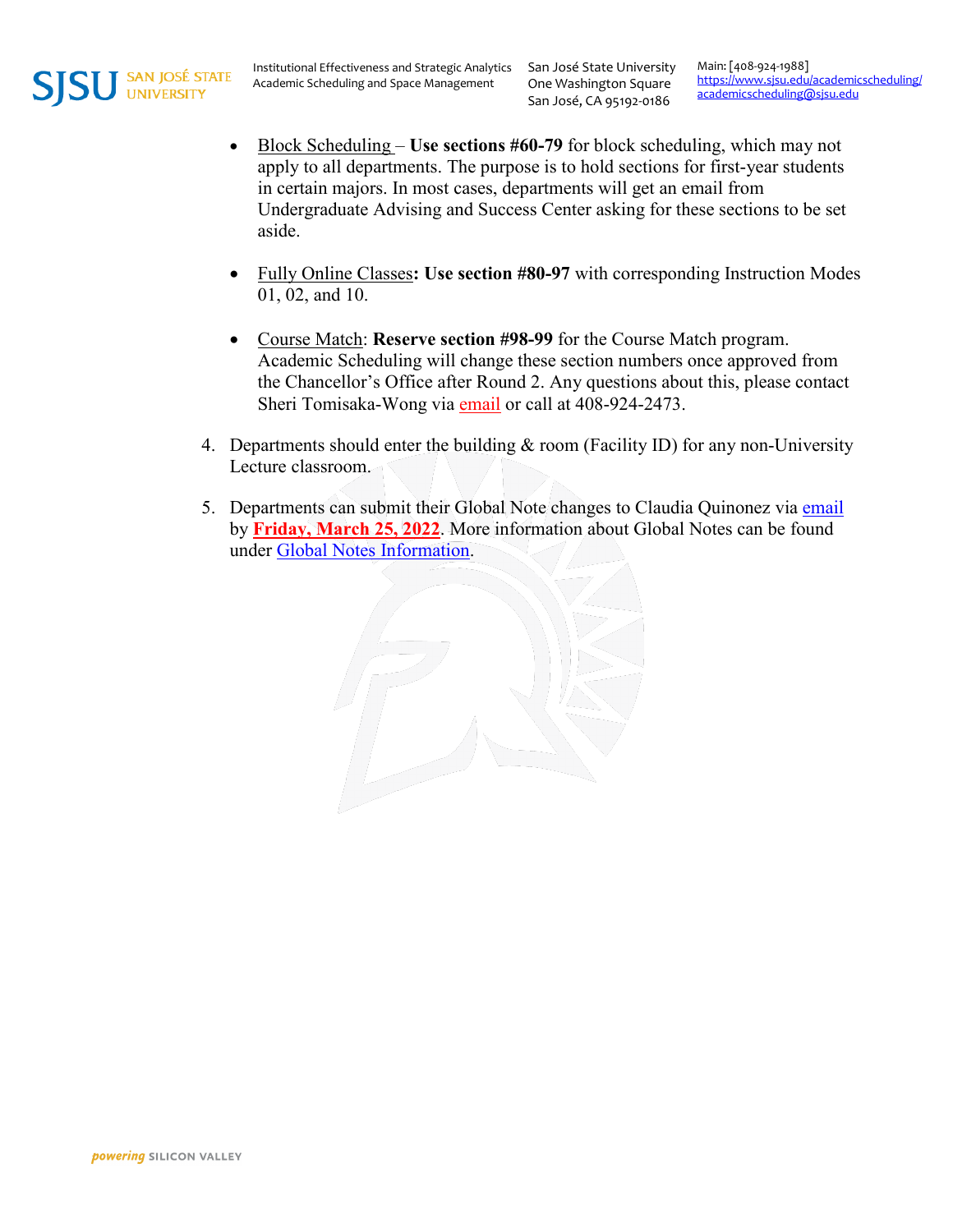- Class meeting patterns should still be scheduled as outlined in the revised Academic Senate [Scheduling Policy S11-2](https://www.sjsu.edu/senate/docs/S11-2.pdf) to avoid students not being able to register for other required classes.
- Refer to the course catalog if you cannot add and/or find a class that was offered before.
- When adding sections 1 through 9 do not forget to add the leading zero (e.g., 01 through 09).
- **NO** classes should be scheduled with **No Print**, status of **Tentative Section, Stop Further Enrollment** or **Zero Enrollment** in a University Lecture Classroom. These classes will be deleted.
- Refer to the **[Component Information](https://www.sjsu.edu/academicscheduling/course-scheduling/component.php)** when adding multiple component classes**.**
- Use the class mode descriptions for [Instruction Modes](https://www.sjsu.edu/academicscheduling/course-scheduling/instruction-modes/index.php) to select the most appropriate course mode for your classes.
	- a) **Fully Online Classes** Instruction Modes 01, 02, and 10.
	- b) **Hybrid Classes** Instruction Modes of 03, 04, 05, 06, and 11.
		- Use Instruction Modes 03, 04, or 11 if your class needs to meet inperson **less** than eight (8) times during the semester. Do not use Modes 03, 04, or 11 for classes that have more than 8 meeting patterns scheduled.
		- Use Instruction Modes 05 or 06 if your class needs to meet in-person **more** than eight (8) times during the semester. **Note**: Mode 05 and 06 have 2 meeting patterns.
		- Use Mode 06 if class section will be taught as Hyflex. Schedule the In-Person meeting pattern first and the online meeting pattern second.
	- c) **In-Person** Use Instruction Mode P
- Exceptions for Specific Section Numbers Areas/Subjects that will not use specific section numbers:
	- *a. INFO because whole program is online.*
	- *b. ENGL 1A/1B, need to use high section numbers for in person classes. Try to use higher numbers for online classes.*
	- *c. Multiple component classes that have one component in Person that are grouped (ex. ECON 1A, paired with Lecture, Activities are TBA).*